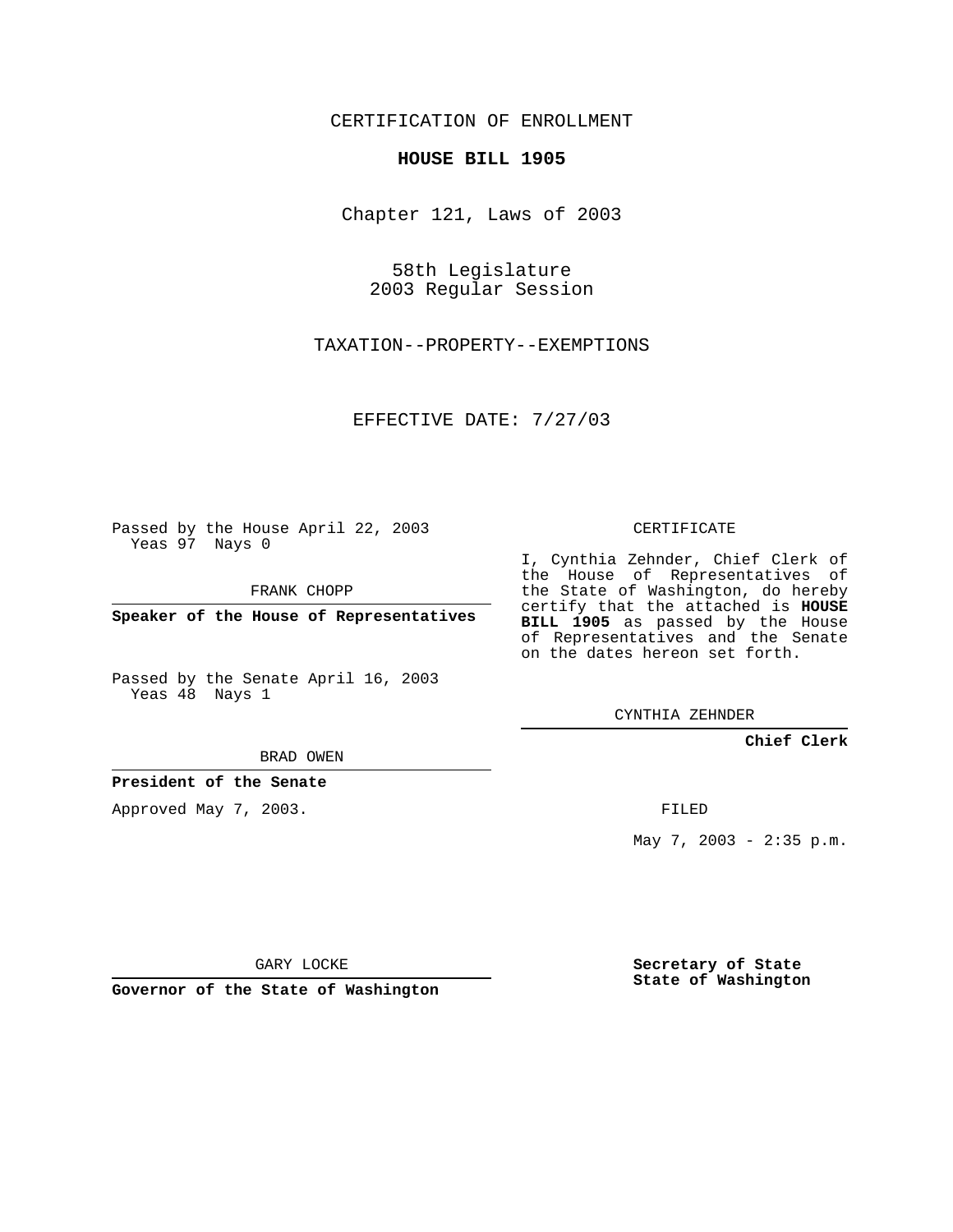## **HOUSE BILL 1905** \_\_\_\_\_\_\_\_\_\_\_\_\_\_\_\_\_\_\_\_\_\_\_\_\_\_\_\_\_\_\_\_\_\_\_\_\_\_\_\_\_\_\_\_\_

\_\_\_\_\_\_\_\_\_\_\_\_\_\_\_\_\_\_\_\_\_\_\_\_\_\_\_\_\_\_\_\_\_\_\_\_\_\_\_\_\_\_\_\_\_

## AS AMENDED BY THE SENATE

Passed Legislature - 2003 Regular Session

## **State of Washington 58th Legislature 2003 Regular Session**

**By** Representatives Gombosky, Buck, Lantz, Tom, Pettigrew, Rockefeller, Skinner, Fromhold, Benson, Kagi, Kessler, Clibborn, Nixon, Kenney, Moeller, Conway, Hudgins, Santos and McDermott

Read first time 02/14/2003. Referred to Committee on Finance.

 AN ACT Relating to the property taxation of organizations operated exclusively for art, scientific, or historical purposes or engaged in the production and performance of musical, dance, artistic, dramatic, or literary works; and amending RCW 84.36.060 and 84.36.805.

5 BE IT ENACTED BY THE LEGISLATURE OF THE STATE OF WASHINGTON:

 6 **Sec. 1.** RCW 84.36.060 and 1995 c 306 s 1 are each amended to read 7 as follows:

8 (1) The following property shall be exempt from taxation:

 $((+1))$   $(a)$  All art, scientific, or historical collections of associations maintaining and exhibiting such collections for the benefit of the general public and not for profit, together with all real and personal property of such associations used exclusively for the safekeeping, maintaining and exhibiting of such collections;  $14$   $((and))$ 

 (b) All the real and personal property owned by or leased to associations engaged in the production and performance of musical, dance, artistic, dramatic, or literary works for the benefit of the general public and not for profit, which real and personal property is 19 used exclusively for this production or performance: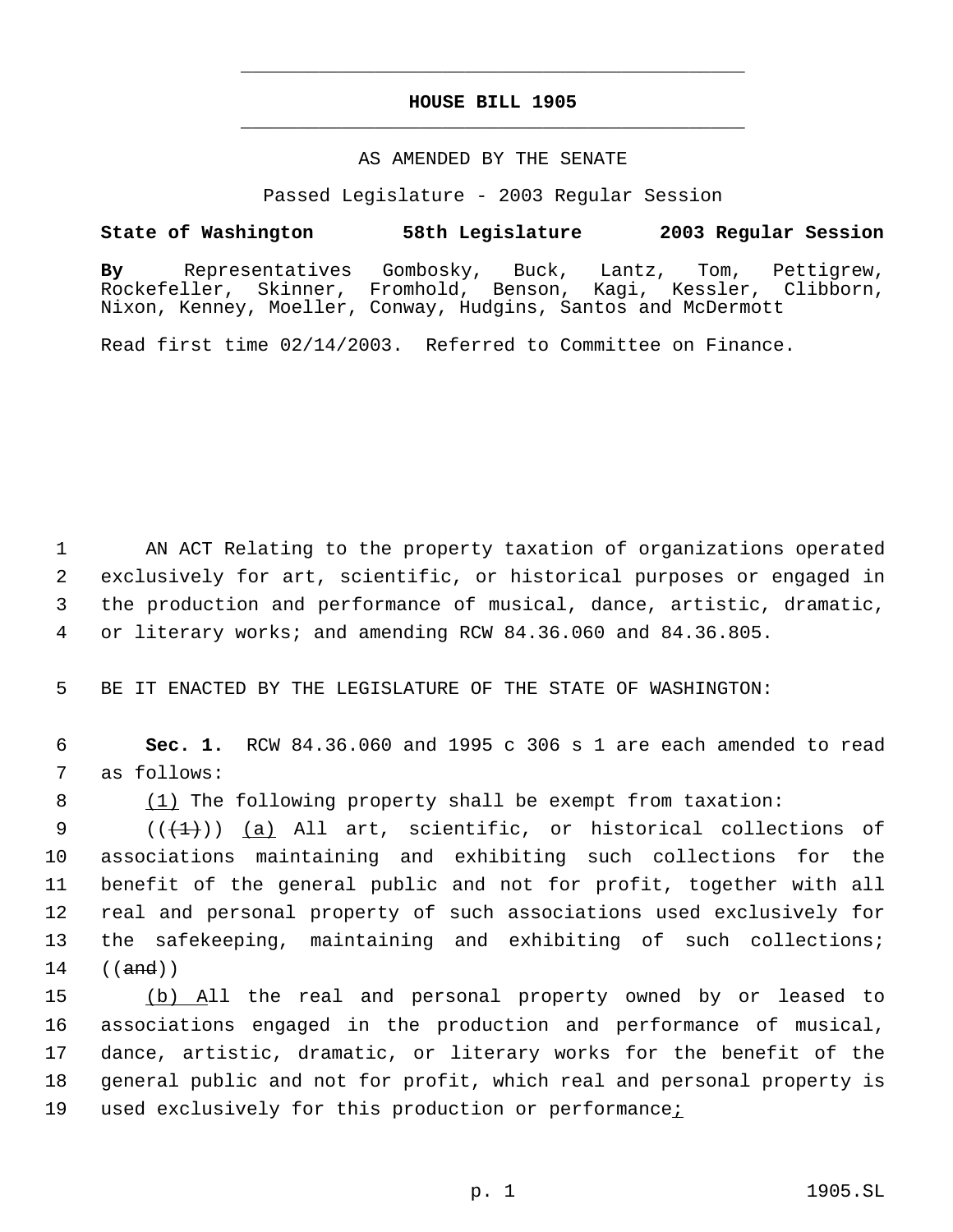(c) All fire engines and other implements used for the extinguishment of fire, and the buildings used exclusively for their 3 safekeeping, and for meetings of fire companies, as long as the 4 property belongs to any city or town or to a fire company; and

 (d) All property owned by humane societies in this state in actual use by the societies.

7  $((+a))$   $(2)$  To receive  $((+his))$  an exemption under subsection  $(1)(a)$  or  $(b)$  of this section:

 (a) An organization must be organized and operated exclusively for artistic, scientific, historical, literary, musical, dance, dramatic, or educational purposes and receive a substantial part of its support (exclusive of income received in the exercise or performance by such organization of its purpose or function) from the United States or any state or any political subdivision thereof or from direct or indirect contributions from the general public.

 (b) If the property is not currently being used for an exempt purpose but will be used for an exempt purpose within a reasonable period of time, the nonprofit organization, association, or corporation claiming the exemption must submit proof that a reasonably specific and active program is being carried out to construct, remodel, or otherwise enable the property to be used for an exempt purpose. The property does not qualify for an exemption during this interim period if the property is used by, loaned to, or rented to a for-profit organization or business enterprise. Proof of a specific and active program to build or remodel the property so it may be used for an exempt purpose may include, but is not limited to:

 (i) Affirmative action by the board of directors, trustees, or governing body of the nonprofit organization, association, or corporation toward an active program of construction or remodeling;

 (ii) Itemized reasons for the proposed construction or remodeling; (iii) Clearly established plans for financing the construction or remodeling; or

(iv) Building permits.

 (( $\left( e \right)$  Notwithstanding (b) of this subsection, a for-profit limited partnership created to provide facilities for the use of nonprofit art, scientific, or historical organizations qualifies for the exemption under (b) of this subsection through 1997 if the for-profit limited partnership otherwise qualifies under (b) of this subsection.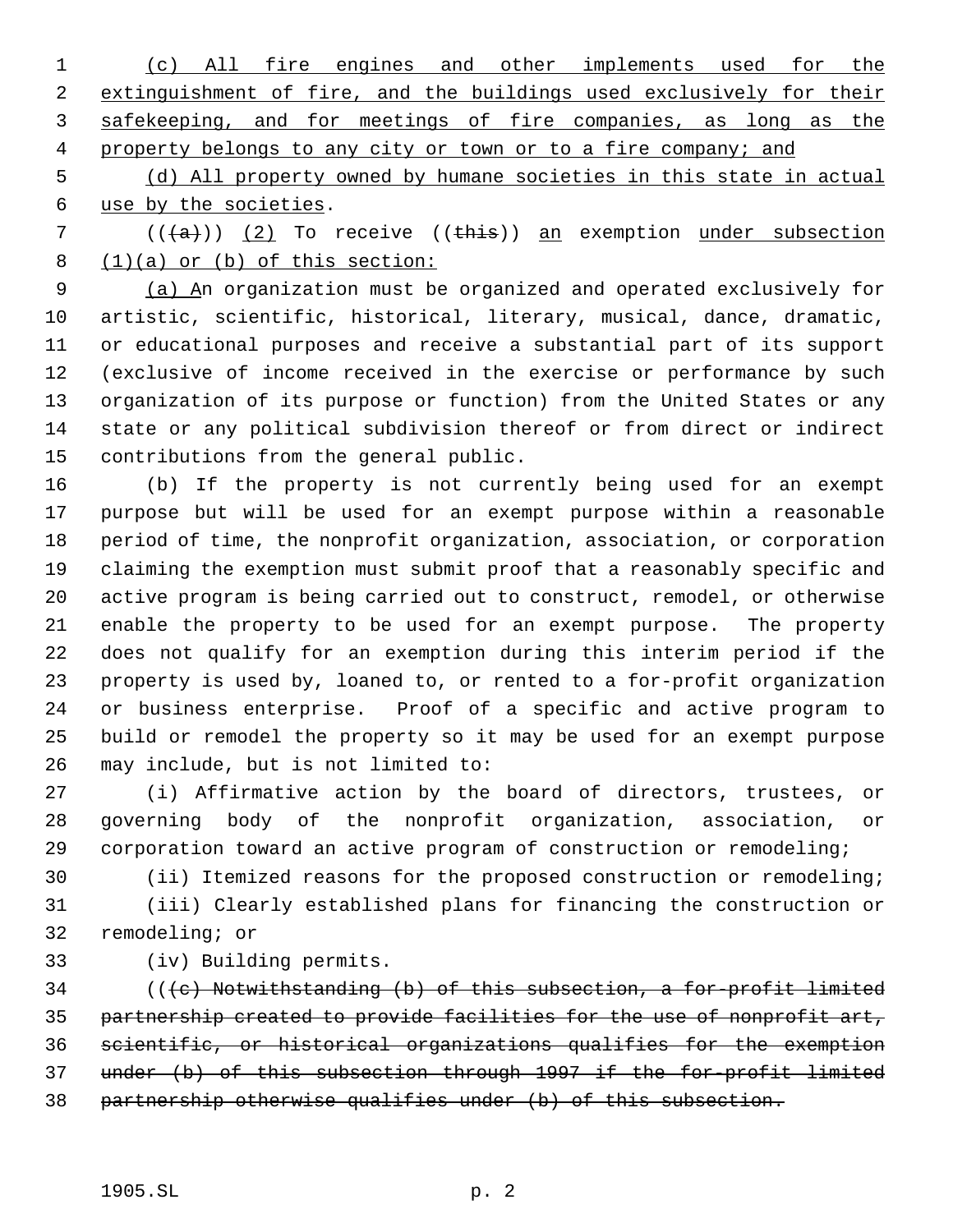(2) All fire engines and other implements used for the extinguishment of fire, with the buildings used exclusively for the safekeeping thereof, and for meetings of fire companies, provided such 4 properties belong to any city or town or to a fire company therein.))

 (3) ((Property owned by humane societies in this state in actual use by such societies)) The use of property exempt under subsection (1)(a) or (b) of this section by entities not eligible for a property tax exemption under this chapter, except as provided in this section, 9 nullifies the exemption otherwise available for the property for the assessment year. The exemption is not nullified if:

 (a) The property is used by entities not eligible for a property 12 tax exemption under this chapter for periods of not more than twenty-13 five days in the calendar year;

 (b) The property is not used for pecuniary gain or to promote 15 business activities for more than seven of the twenty-five days in the 16 calendar year;

 (c) The property is used for artistic, scientific, or historic purposes, for the production and performance of musical, dance, 19 artistic, dramatic, or literary works, or for community gatherings or 20 assembly, or meetings; and

 (d) The amount of any rent or donations is reasonable and does not exceed maintenance and operation expenses created by the user.

 **Sec. 2.** RCW 84.36.805 and 2001 1st sp.s. c 7 s 2 are each amended to read as follows:

25 (1) In order to qualify for an exemption under this chapter ((and 26 RCW 84.36.560)), the nonprofit organizations, associations, or corporations must satisfy the conditions in this section.

 (2) The property must be used exclusively for the actual operation of the activity for which exemption is granted, unless otherwise provided, and does not exceed an amount reasonably necessary for that purpose, except:

 (a) The loan or rental of the property does not subject the property to tax if:

 (i) The rents and donations received for the use of the portion of the property are reasonable and do not exceed the maintenance and operation expenses attributable to the portion of the property loaned or rented; and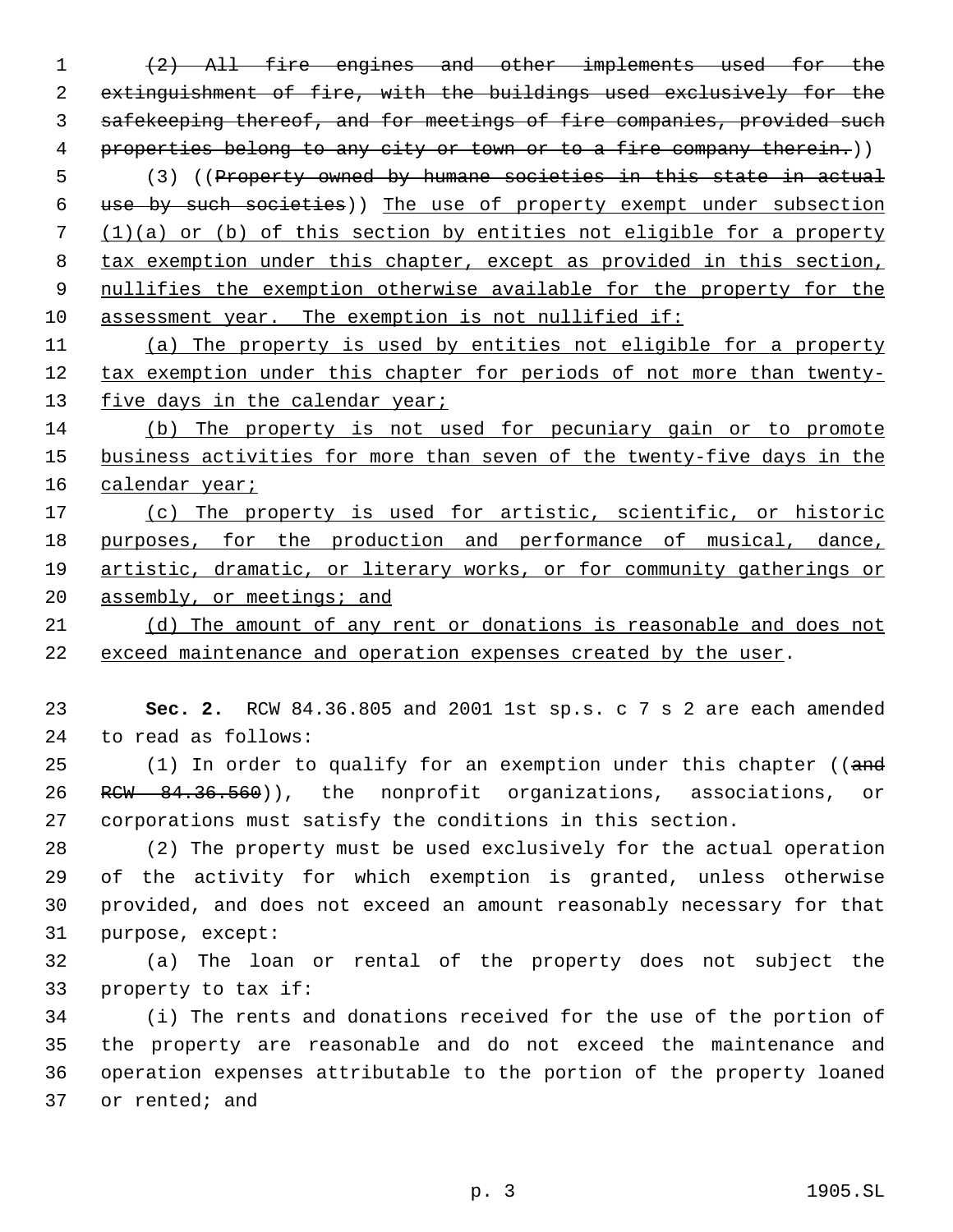1 (ii) Except for the exemptions under RCW 84.36.030(4) ((and)) 84.36.037, and 84.36.060(1) (a) and (b), the property would be exempt from tax if owned by the organization to which it is loaned or rented; (b) The use of the property for fund-raising activities does not subject the property to tax if the fund-raising activities are consistent with the purposes for which the exemption is granted.

 (3) The property must be irrevocably dedicated to the purpose for which exemption has been granted, and on the liquidation, dissolution, or abandonment by said organization, association, or corporation, said property will not inure directly or indirectly to the benefit of any shareholder or individual, except a nonprofit organization, association, or corporation which too would be entitled to property tax exemption. This property need not be irrevocably dedicated if it is leased or rented to those qualified for exemption under this chapter or RCW 84.36.560 for leased property, but only if under the terms of the lease or rental agreement the nonprofit organization, association, or corporation receives the benefit of the exemption.

 (4) The facilities and services must be available to all regardless of race, color, national origin or ancestry.

 (5) The organization, association, or corporation must be duly licensed or certified where such licensing or certification is required by law or regulation.

 (6) Property sold to organizations, associations, or corporations with an option to be repurchased by the seller shall not qualify for exempt status. This subsection does not apply to property sold to a nonprofit entity, as defined in RCW 84.36.560(7), by:

 (a) A nonprofit as defined in RCW 84.36.800 that is exempt from income tax under section 501(c) of the federal internal revenue code;

 (b) A governmental entity established under RCW 35.21.660, 35.21.670, or 35.21.730;

(c) A housing authority created under RCW 35.82.030;

 (d) A housing authority meeting the definition in RCW 35.82.210(2)(a); or

(e) A housing authority established under RCW 35.82.300.

 (7) The department shall have access to its books in order to determine whether the nonprofit organization, association, or 37 corporation is exempt from taxes under this chapter ((and RCW  $38 \quad 84.36.560)$ .